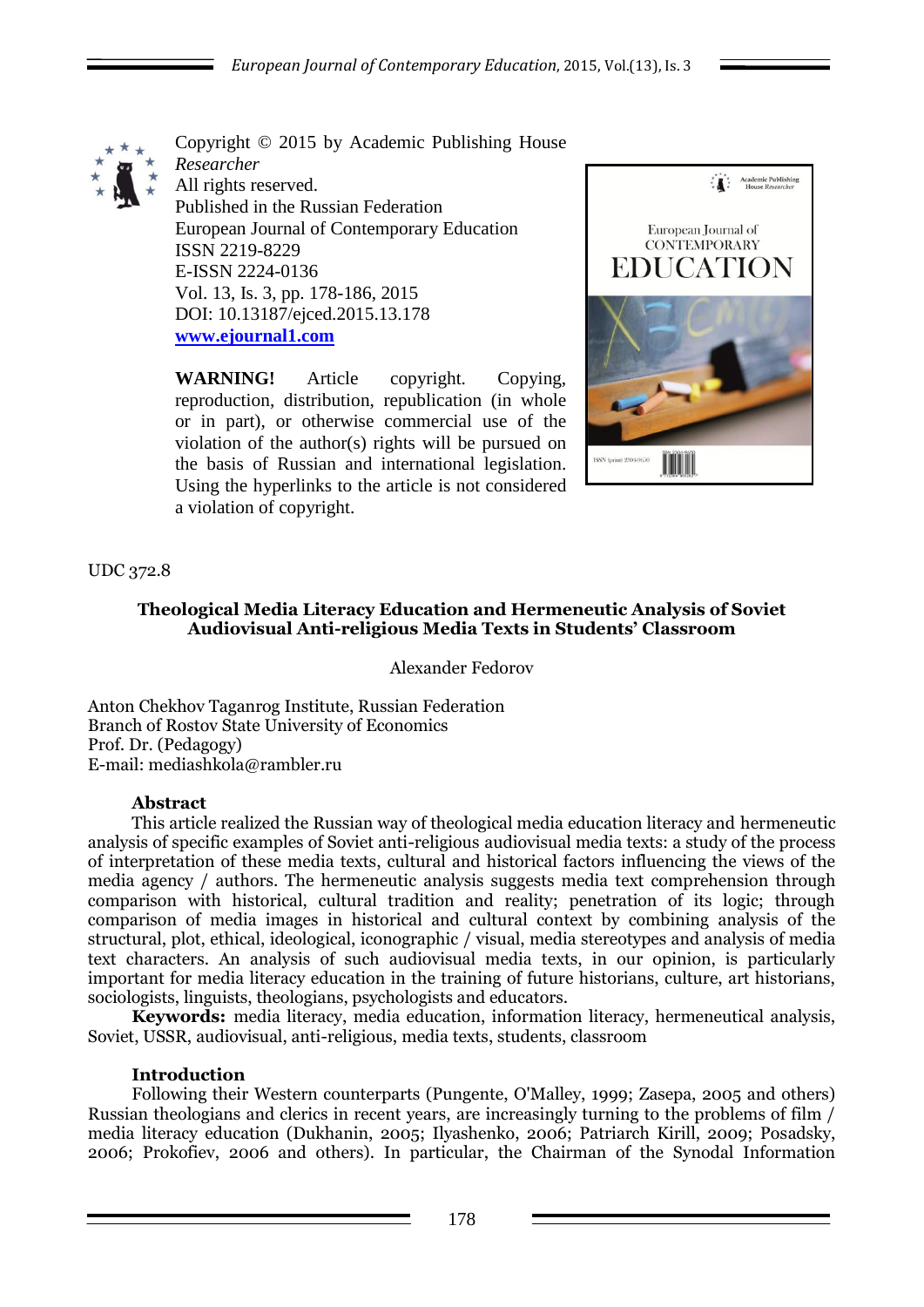Department Vladimir Legoyda supported the proposal of the director Nikita Mikhalkov on the introduction of film education for pupils of 6-7 classes (Legoyda, 2012).

Unfortunately, such a balanced coexistence between Russian church leaders and a media sphere was not always. So over the years of Soviet power a media created thousands of antireligious media texts: books, articles, radio / television programs and films. Many media texts of this kind are available now on Internet portals.

In connection with this it is important to define the modern media educational stance towards media anti-religious topics.

In my previous works (Fedorov, 2008; 2011; 2012), I appealed to the technology of hermeneutical analysis of media texts (Eco, 1998; 2005; Eco, 1976; Silverblatt, 2001, p. 80-81). This time this technology will be used as an example of Soviet feature films on the anti-religious theme. An analysis of such audiovisual media texts, in my opinion, is particularly important for media literacy education of future historians, culture & art historians, sociologists, linguists, theologians, psychologists and educators.

#### **Materials and methods**

Materials: media and film studies literature, media texts (films) with anti-religious topics.

Methods: following the methodology developed by Umberto Eco (Eco, 2005, p. 209), C. Bazalgette (Bazalgette, 1995) and A. Silverblatt (Silverblatt, 2001, pp. 80-81), I try to make a hermeneutical analysis of Soviet feature films on the anti-religious topic, based on media literacy keywords*: media agencies, media / media text categories, media technologies, media languages, media representations and media audiences*. In my opinion, the hermeneutic analysis of specific examples of Soviet anti-religious audiovisual media texts we can do in this way: a study of the process of interpretation of these media texts, cultural and historical factors influencing the views of the media agency / authors. The hermeneutic analysis suggests media text comprehension through comparison with historical, cultural tradition and reality; penetration of its logic; through comparison of media images in historical and cultural context by combining analysis of the structural, plot, ethical, ideological, iconographic / visual, media stereotypes and analysis of media text characters. An analysis of such audiovisual media texts, in my opinion, is particularly important for media literacy education in the training of future historians, culture, art historians, sociologists, linguists, theologians, psychologists and educators.

#### **Discussion**

During the seventy years of the last century religious approaches to mass education in Soviet Union have been virtually banned. And at a time when the religious development of the peoples of Western countries by the beginning of 1960 led to the creation of the theological course in media education (Zasepa, 2005), the contact between the Russian Church and media has been rather confrontational for many years.

For example, Orthodox scholars always emphasize the harm caused to the spiritual and religious education of the Soviet atheistic movies. "I remember - writes V. Ulyahin - how much films in the 50-70 years was a humiliating nature of the name of God, the faith of Christ, of the Church. On a variety of studios, from Mosfilm to Dovzhenko feature films were produced in which faith is declared to shame Christians appeared as a double-dealers, the Pharisees, hypocrites. My mother told me that in the 20 years it has been even worse" (Ulyahin, 2006).

Only in the last 20-25 years, the Russian Christian teachers were not only able to openly express their views, but also to publish the works on issues related to media literacy education. According to the responsible editor of the Moscow Patriarchate, senior lecturer of St. Tikhon Humanitarian University S. Chapnin, "theologians ignore the television, although all the cultural and moral context of our life is defined by the mass media and missionary activity of the Church and its presence in the space of social and political life - is, in fact, broadcasting values and ideas using a variety of media" (Chapnin, 2010).

Let's try to analyze the experience of post-Soviet media education in theological aspect, taking into account the fact the theological model of media literacy education (Dukhanin, 2005; Chapnin 2010, and others.). This model is based on, first of all, theological, ethical and safety theories of media education. This is a spiritual and religious education of the audience with the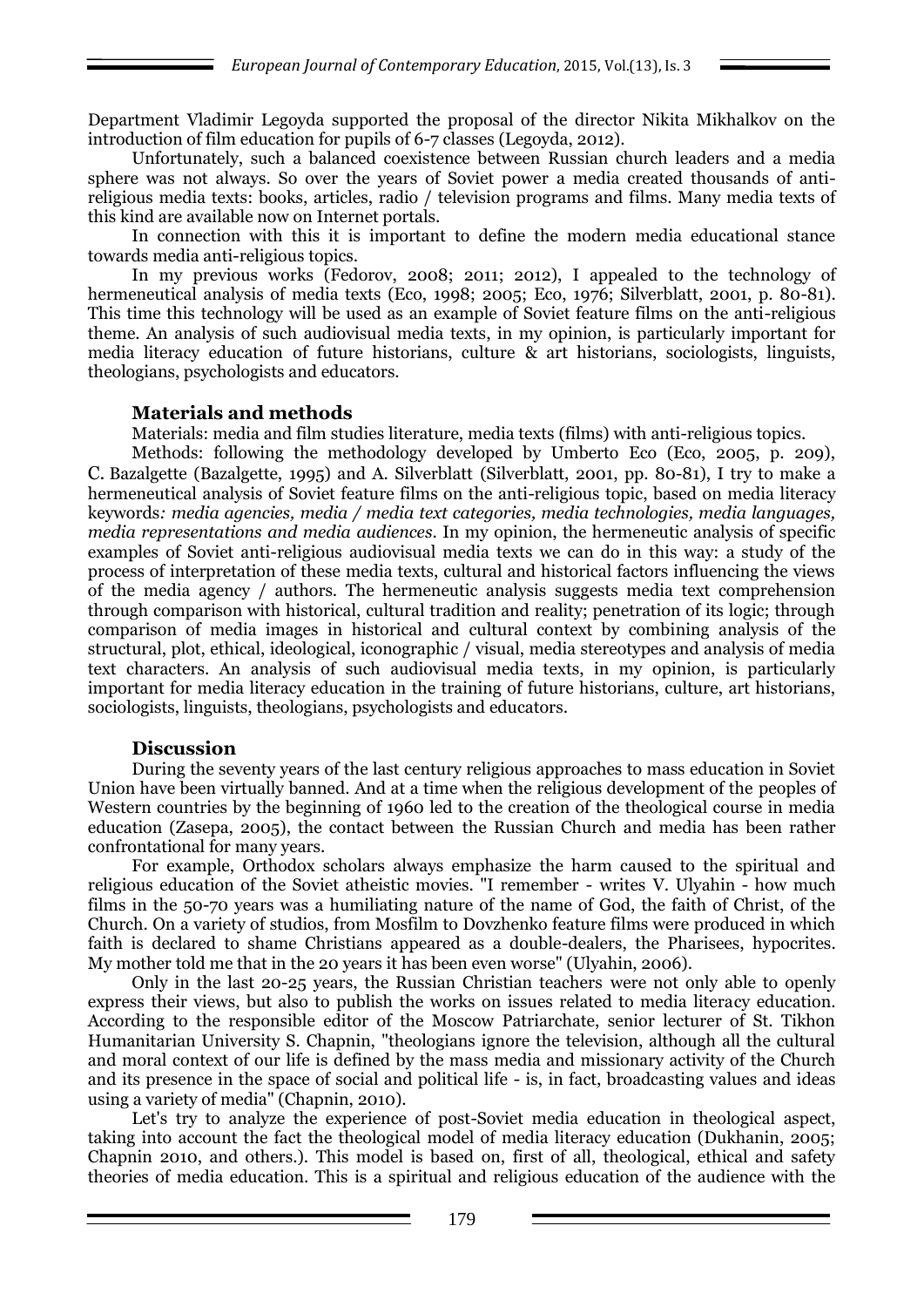dominant religious values of art and the divine and the Earth on media. It is assumed that the media are able to form certain spiritual, ethical / moral, aesthetic values of the audience (especially for minors). For example, the "orthodox view of the work of art is not satisfied with the secular understanding, it should feature more penetration. For the Christian, it is important through the actions and words of the characters felt in their whole spirit, inner spirit, to understand, to use the philosophical language of their value orientation" (Dukhanin 2005, p.17).

Supporters of theological model of media literacy education, seeing the danger of the media in a kind of pseudo-religion, expect the media not "pagan materialism", but maybe the "inner development of the human personality, the disclosure of the spiritual process in man, revealing his inner spiritual growing, closely associated with the Christian idea of repentance - the possibility of a change of heart, mind and will under the influence of a controlled didactic life experience God directly sent by God of insight, as well as with the Christian idea of the feat - stress limit of human strength in the fight against departed from God and the world himself" (Posadsky, 2006). It is worth noting that in this context the theologians reject the relativistic concept of postmodernism (Chapnin, 2010).

It is clear that the value orientation of teachers, theologians depend on the particular religious context, with significant differences for the Christian, Muslim, Buddhist or other faiths.

The main purpose of this kind of media literacy education - the development of spiritual identity, its religious world, familiarizing the audience to a particular pattern of behavior to the value orientations that meet one or another religious dogma. Educational strategy is based on the study of the theological, philosophical and ethical aspects of media and media texts to be implemented in the following main tasks:

- The acquisition of theological knowledge (the result - an understanding of man, that "screen, the script of the film - it's not a place where people can meet Christ. Man meets with the Lord only in the temple and in prayer" (Dukhanin 2005, p.155);

- The formation of the electoral attitude towards the media repertoire (Ishchenko, 2012; Legoyda 2012; Prokofiev, 2006; Chapnin, 2010);

- Training of a critical reflection on the read / heard / seen, the correlation of the content of media texts with the basics of religion and the life around: "The other person is so beautiful to us, as we do with the warmth and love to treat him. TV-Idols deprive us of this love, take it to himself, thereby removed from the heart of man the main core of his life. Just leaving a virtual reality, we can see the beauty of a genuine reality. ... Only renouncing of media-idols, you can see the beauty of other people" (Dukhanin 2005, p.58).

In our view, this theological approach to media literacy education may be synthesized not only from an ethical and safety / protection, but also the ideological, aesthetic, ecological theories of media literacy education and with the theory of critical thinking.

So safety / protective theory of media literacy education is well correlated with the following views expressed by V. Duhanin: "Many confuse well-known thesis: first see, and then judge? Insidious trick: Orthodox want first drink Narcotic provoking fantasy and heavy impression drink, and only then to answer them, good or bad. ... And sometimes the soul of the viewer captured the impressions of the film, it is no longer able to soberly evaluate it. ... Is it worth it to take drugs, jump from an airplane without a parachute, closer to the epicenter of a nuclear explosion, only then to say: "All this is bad"? (Dukhanin 2005, p.170).

M. Prokopenko write that the secular media give the false (to some extent) information and "watching TV today been considered sinful deed" (Prokopenko, 2010). A. Ilyashenko fully agree with him: "In today's television is dominated by the vulgarity, rudeness, moral impurity, sounded offensive to the audience vulgar language" (Ilyashenko, 2006).

Even more bluntly expresses his judgment A. Vishnevsky, noting that "TV rating is needed in order to pay for expensive advertising. ... For the rating fool the greedy vile body, filmmakers exploit the basest instincts. "With youthful nails" cripple the sexual instinct. Provoke brutal aggression. Shows how "relish cheat, kill, loot - and carouse till you drop." Intuitively convinced that to enjoy life does not necessarily make hard work "(Vishnevsky, 2001). And S. Posadsky, arguing that "the pagan materialism of modern cinema should be decisively rejected Christianity claiming uncompromising spiritual and material values, calling man to the heavenly gathering, intangible wealth, requiring non-biased relation to the earth material benefits" (Posadsky, 2006).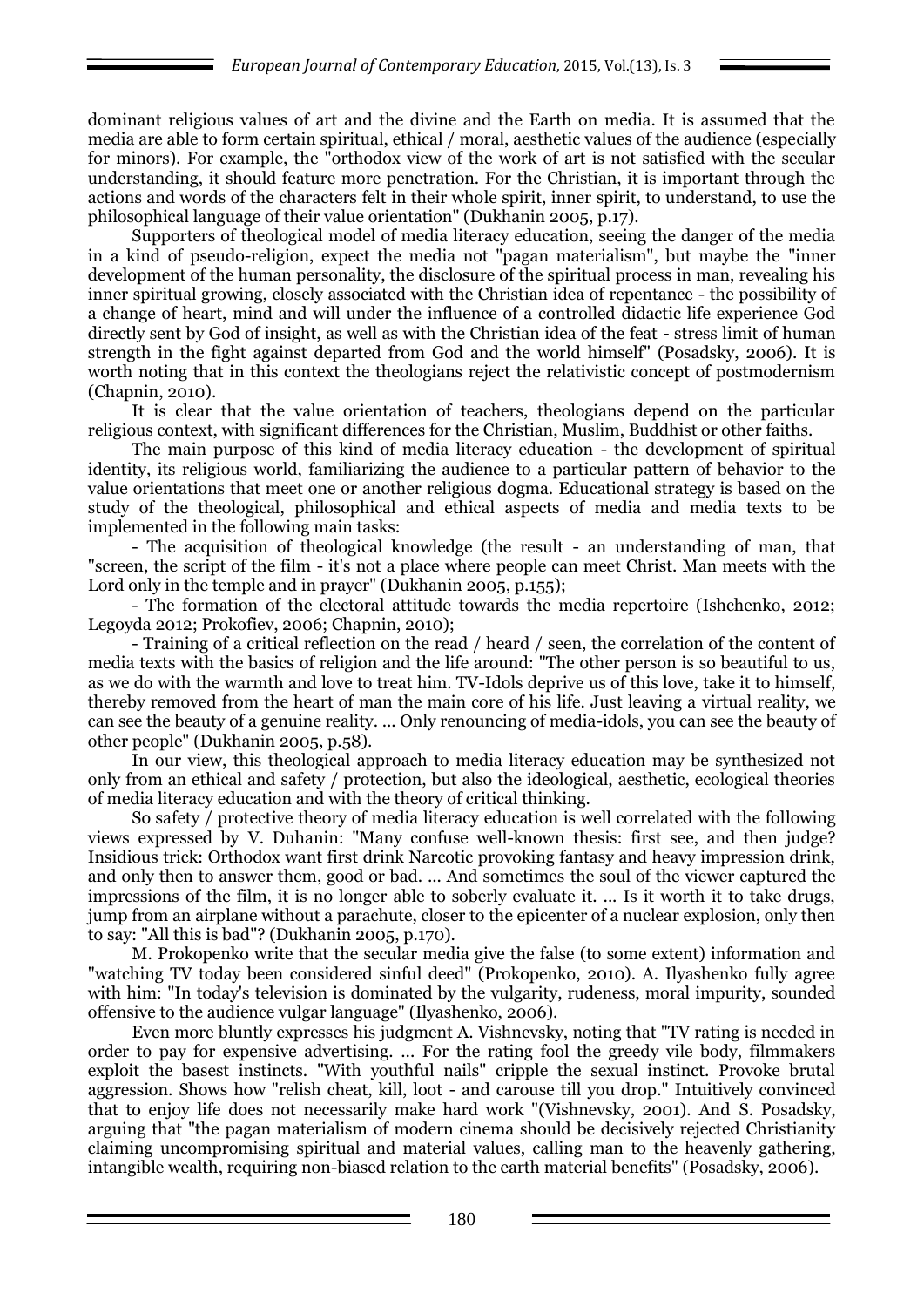However, some the teachers of theology expressed different views, the essence of which can be reduced to the fact that for the Church today to turn away from the media is counterproductive, since "it is clear that for millions of people in the television much more than a religion, creates images and symbols which give an answer to the fundamental questions: "Who am I?", "How should I live?". In this sense, theologians and missionaries quite undeservedly ignored by modern TV series and "soap opera" on the one hand, and advertising clips on the other. ... Genre soap opera as a morality play about modern life plays an important role in maintaining the national outlook. ... Studying contemporary religious, seeking to systematize and analyze contemporary forms of spirituality, it is impossible to ignore these elements of mass culture "(Chapnin, 2010).

Moreover, some supporters of theological media education think that is very useful - and in terms of faith, in terms of ethics (the ideas of purity, the Christian frankness, courage, righteous opposition to evil and defeat it) the aesthetic characteristics - many humane films of the Soviet period (eg, tales), plus such films as "Braveheart," "Ben Hur", "Pop", the television series "The Idiot" and others (Dukhanin, 2005, p.41; Patriarch Kirill, 2009; Prokofiev, 2006).

As correctly noted S. Posadsky, media often reproduce those various aspects of the Christian worldview, as a rule, drawing on the cultural heritage of the Christian era the time when Christianity was the dominant religion of the state, and the Christian system of values permeated all aspects of human life. "By the same Christian-oriented cinema should be assigned and the few secular works of cinema that is extremely sharpened the struggle between good and evil in man, reveal the complexity of the formation of human moral consciousness, thereby reproducing a pagan moral conflict, devoid of true knowledge of God, but keep intact the ability to discern both good and evil - conscience "(Posad, 2006).

However, the secular media texts (including those that are devoted to religious subjects) are often accused by the Russian theologians in the absence of providential idea (representation on the management of the destinies of the world by God), as preference is given to the pagan idea of an impersonal chance, or - even worse - the desire for material values. According, theologians, another serious disadvantage of modern media - ignoring the internal spiritual and religious dimension of the person, displaying mostly "psychophysical life, combining it with all the psycho-physical activity of the animal world, and striving for material comfort, experiencing sexual desire, having a wide range of emotions and rational operations - from the dedication and benefactor to the genetic risk assessment program to create a home, family, public institutions (eg, ants and termites) and skills to the feasibility of using natural forces "(Posadsky, 2006).

In addition, teachers, theologians see the danger that the media world can dislodge from the world of human consciousness of God as "sins, addictions, vices, it seems, are still out there behind the screen - its forgotten compared to that seen in traveling personnel" (Dukhanin 2005, s.51-52);

Of course, not all teachers of theology in the categorical rejection of the modern media culture. For example, under the patronage of the President of the International Orthodox Film Festival "Meeting" nun Sophia (Ishchenko), Ministry of Culture and Education Department of the Kaluga region teachers have developed guidelines on the use of films of spiritual and moral content of the educational process in the school (28 films, recorded on 10 discs, plus Toolkit) (Ishchenko, 2012; Druzhkova, 2012). This theological media education should entice the audience "a beautiful movie about animals, interesting discussion about the pressing issues and, finally, talk about the meaning of life," and "Orthodox public channel due to its public to be a missionary, but because of the maximum non-religious audience - extremely unobtrusive in his missionary work" (Shchukin, 2006).

Russian theologians also offer ways to use the media educational possibilities of television, media texts which should be directed to the successive stages of knowledge (Shchukin, 2006): aesthetic vision of life: nature and art, interpretation, analysis of the special transmission of highly skills; asceticism and respectable values (family, homeland, national culture, law, social and political veracity); from private property - to the absolute religious. It is the practical orientation of media education in educational institutions of theological orientation: both in the compulsory and optional disciplines cycles, so for narrow circle / club sessions. (See, for example, discussion of the film of Pavel Lungin *Island* in the cinema club of Saint Tikhon's Orthodox University.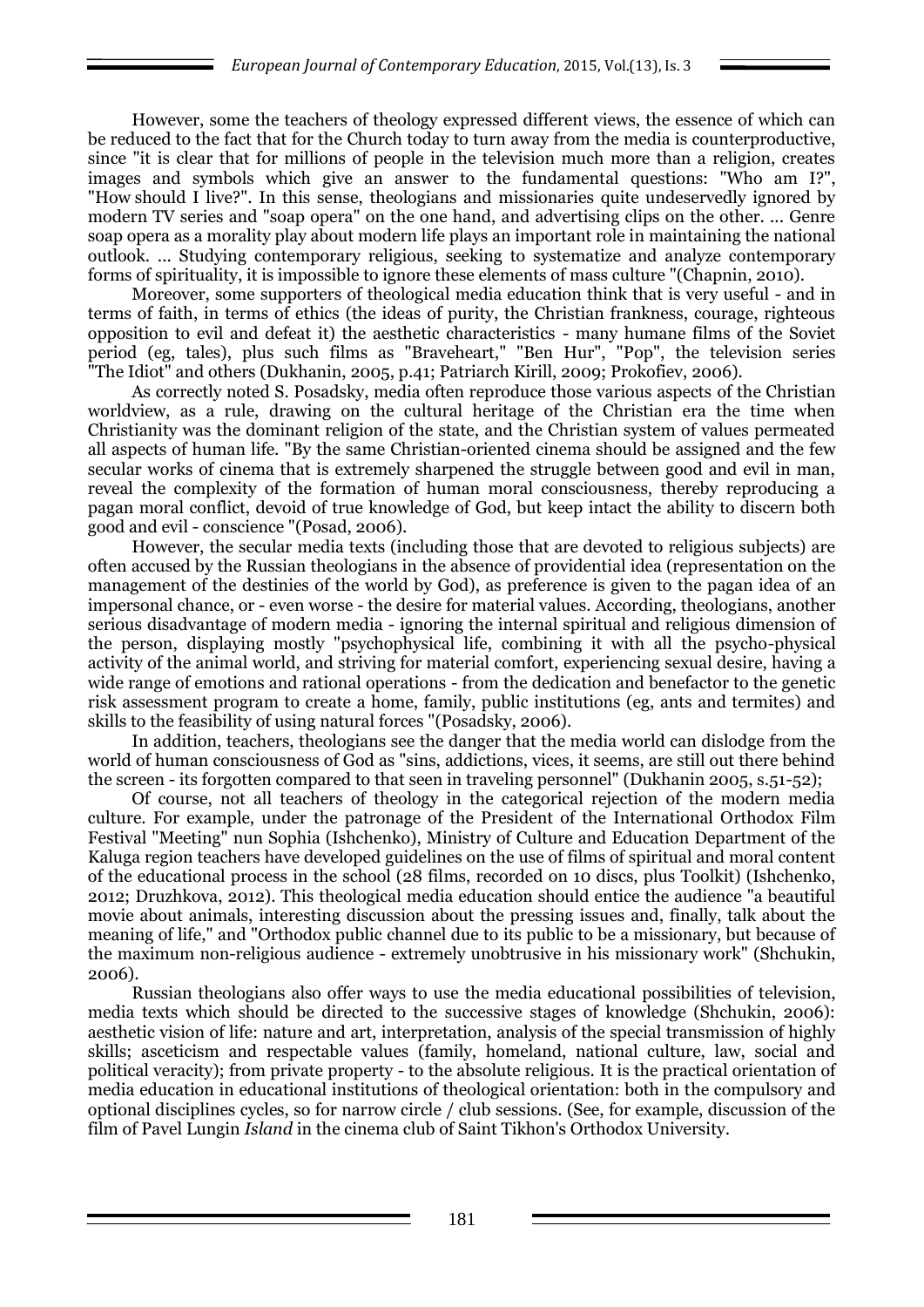### **Results**

*Technology of hermeneutical analysis of Soviet feature films on the anti-religious topic The historical, religious, cultural, political, ideological context*

*Historical context* (the dominant concepts: *media agency, media category, media representations and media audience)*:

*a) the particular historical period of the creation of media texts, market conditions, the process of creating media texts.*

I analyzed the Soviet films were created and demonstrated in different periods. M. Kalatozov"s film *Conspiracy of the doomed* (1950) was a typical product of the post-war Stalinist empire. Movies *This should not be forgotten* (1954) and *The Gadfly* (1955) were set and released in a short period of post-Stalinist "dual power" of G. Malenkov and N. Khrushchev. This movie largely correlated with the relevant resolutions of the Central Committee of the Communist Party (from July 7, 1954: "On the major shortcomings in the scientific atheist propaganda and measures to improve it", and from November 10, 1954: "On the errors in the conduct of scientific and atheistic propaganda among the population "). Dozens of anti-religious film was conceived and released (1959-1963) in the period of Khrushchev's "thaw". Approximately the same number of films with anti-religious motives had a much more long L. Brezhnev's era and the period of adjustment.

Given the fact that since the 1940s the ratio of the Stalinist regime to the Orthodox Church has become much more tolerant than active godless 1920s – 1930s, an anti-religious aspect of the "*Conspiracy of the doomed"* and "*Gadfly*" was accented directed towards the Catholic church as Western instrument of influence / pressure on the Soviet Union and its citizens.

After 1956, the situation with the relationship between the Church and the Soviet State has become more tense. The Central Committee of Communist Party accepted the resolution "On the lack of scientific and atheistic propaganda" (October 4, 1958), and then media - followed a government order - began to create of a series of anti-religious media texts (in the press, cinema, radio and television). To some extent the instruction "to deploy offensive against religious remnants" was associated with the anti-Stalinist restoration of the so-called "Leninist norms" (Lenin"s violent atheism was all well-known), but I think pretty much anti-religious struggle of Soviet power was necessary as a tool to suppress dissent.

In general, the brunt of a wave of anti-religious feature films (1959-1963) was aimed not so much at the Catholic and Greek Catholic (Uniate) Church (*Ivanna*), but to fight with different religious Protestant sects (*Clouds over Borsk, Miraculous, Armageddon, Sinner, End of the World, Flower on Stone*, and others).

The case of a screen conceptual dispute with an Orthodox priests was more rarer (*Everything Remains People* (1963) by G. Nathanson).

With Khrushchev's departure from the political arena a number of anti-religious films decreased significantly since anti-religious campaign, as well as many other Khrushchev"s initiatives have been attributed to "voluntarism".

However, radical changes in the anti-religious policy of the Soviet government was not going to. For example, Orthodox priests derided as swindlers in the two film adaptations of the novel I. Ilf and E. Petrov's "12 chairs", set in the 1970s... In 1974, was made and where more serious antireligious film against the Orthodox Church: in A. Manasarova"s drama *I am looking for my destiny* intellectual Orthodox priest renounced his faith in God...

In the 1970s the line of anti-Catholic films was extended in Soviet cinema: at the heart of drama *Until the last minute* (1973) was the story of the last period of the life of the famous Ukrainian publicist Yaroslav Galan, who was killed October 24, 1949 in Lviv. Of course, the film was the example of propaganda against Ukrainian nationalism and western influences, but overall revelatory emphasis of the film was largely shifted toward condemnation of the Greek Catholic Church, represented on the screen as ally of Nazi and anti-Soviet Ukrainian nationalist guerrillas.

The theme was supported by anti-Catholic drama *Atonement, the sins of others* (1978) and *The Mystery of St. George* (1982) directed by V. Pidpaly, the new adaptation of *The Gadfly* (1980, directed by N. Mashchenko).

The last outbreak of anti-religious propaganda in the Soviet Union became a drama about a brutal sectarian mores *Hop* (1991).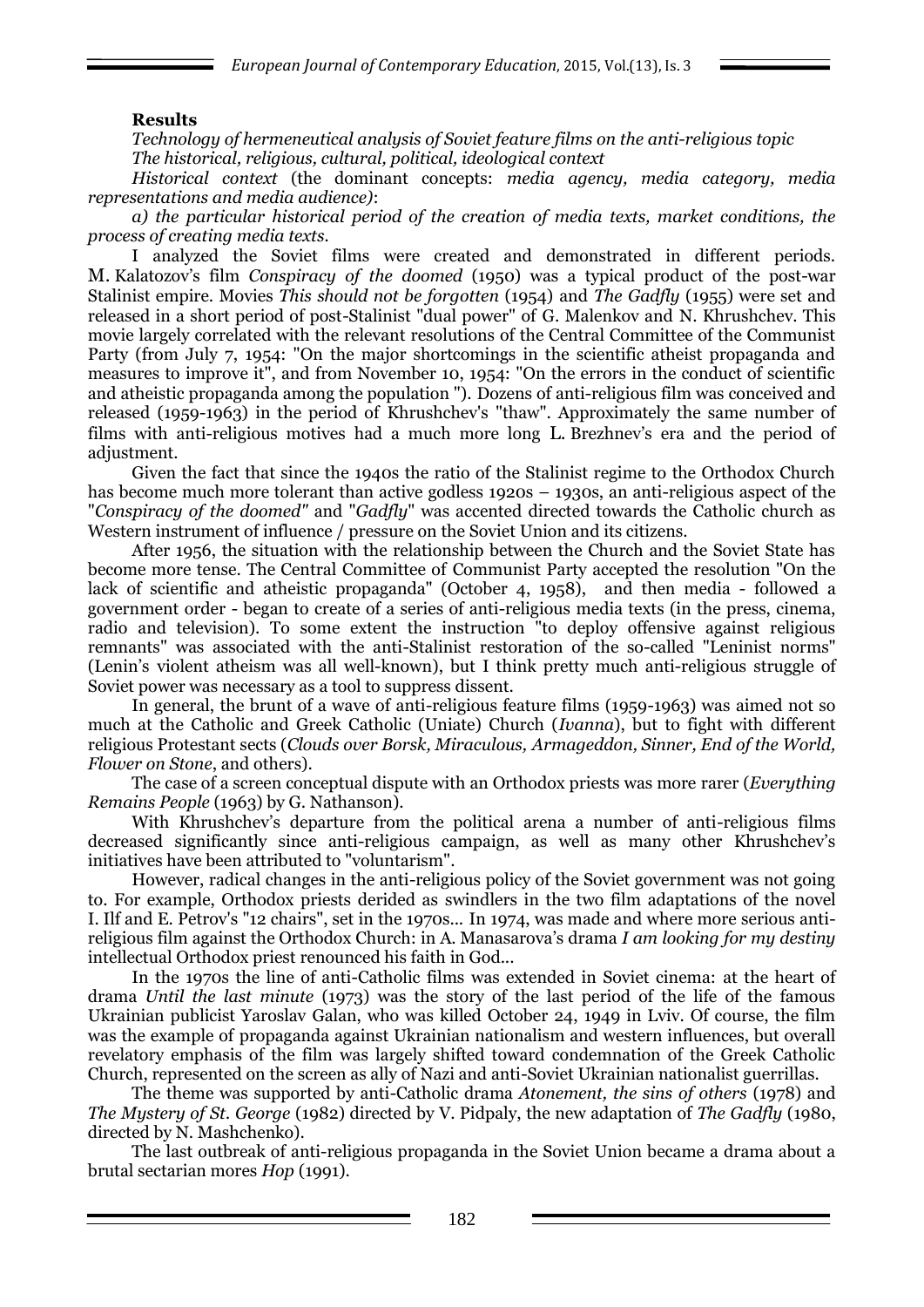*b) how knowledge of real historical events of specific period helps the understanding of these media texts.*

With regard to the cinematic context of historical events in the Soviet Union, it should be noted that along with the traditional and sometimes archaic tapes of the anti-religious series of the end of 1950 - the first half of 1960s, well known and especially - young filmmakers created the truly groundbreaking films (*The Cranes Are Flying, Unsent Letter, I am Cuba* by M. Kalatozov and S. Urusevsky, *Nine Days of One Year* and *Ordinary Fascism* by M. Romm, *The Forty-First* and *The Ballad of Soldier* by G. Chuhraj, *I am 20 years old* by M. Hutsiev*, Walking the Streets of Moscow* by G. Danelia...

The second half of 1960s is often called the final of a "thaw", when a censorship grip became tighter (the most striking examples - the prohibition of Solzhenitsyn's books, movies *The Passion of Andrew* (1966) by A. Tarkovsky, *Kiev fresco* (1966) by S. Parajanov, *Nasty anecdote* (1966) by A. Alov and V. Naumov, *Commissioner* (1967) by A. Askoldov, *Intervention* (1968) by G. Poloka).

Thus, one can not but admit that the Russian outstanding masters of the screen as a whole have sought to distance themselves from the anti-religious themes. The atheistic government's order was carried out mainly by filmmakers of the second and third row.

*c) examples of historical references in these media texts.*

The anti-religious Soviet-era films of the 1950s - 1980s were a direct reflection of political decisions with their top features:

- the accusation of the church and the faithful in various sins and an inspiration the atheistic views to wide audience. A striking evidence of this is the comparison of the anti-religious subjects in the movie *Clouds over Borsk, Miraculous, Armageddon, Sinner, End of the World, I love you, life, Flower on Stone* with the text of the Communist Propaganda Department "*On the shortcomings of scientific atheist propaganda"* (09.12.1958).

2. Socio-cultural, ideological, philosophical, religious context (the dominant concept of *media agency, category media / media texts, media representation* and *media audience*).

*a) The ideology and philosophy of media texts' authors in these socio-cultural context.*

The Soviet feature anti-religious films can clearly be seen ideological message aimed at convincing the audience that:

- Ukrainian nationalists are closely associated with the Unitarian and Catholic Church, first with the Nazis, and then, with the support of Western countries, carried out mass terror against their opponents and the civilian population as a whole (*It should not be forgotten, Ivanna, Until the last minutes, Atonement the sins of others*);

- Religious sect (often supported from abroad) are trying to involve the unstable young people into the fold, thereby diverting them from the Pioneer and Komsomol and other Soviet political, labor and cultural life (*Clouds over Borsk, Miraculous, Armageddon, Sinner, End of the World, I love you, life, Flower on stone, Ghosts in captivity* and others);

- The sectarians and Orthodox priests were far from Christian ideals in his real life (*Queen of the petrol station, Elusive Avengers, 12 chairs).*

*b) the world outlook of the people depicted in the media texts (pessimism / optimism, success / failure, the ability to control their own destiny, the ability to be happy and so forth.), the hierarchy of values according to the outlook; values; behavior, myths.*

*The image of a secular world in the Soviet anti-religious feature films:*

- An optimistic outlook, based on communist ideology in its Stalinist / Leninist interpretation, throughout the action (despite the fact that the protagonists die sometimes);

- The hierarchy of values: secularism, anti-religion and anti-nationalism, the Communist Party, the Young Communist League, the suppression of dissent, the people, family, love;

- The main stereotype of success in this world: to be an atheist, the member of Komsomol and Communist party, a staunch opponent of religion and nationalism, to be the ruthless enemies, to be a good worker, a family man.

*The image of the religious world in the Soviet anti-religious feature films:*

- An optimistic outlook, based on religious, nationalist, bourgeois ideology (in early action of media text), an pessimistic outlook (closer to the finale of media text, when the negative characters understand that lost the fight);

- The hierarchy of values: religion, active introduction to the religion of non-believers (first of all - youth), suppression of dissent, family, love, greed, "bourgeois nationalism". However,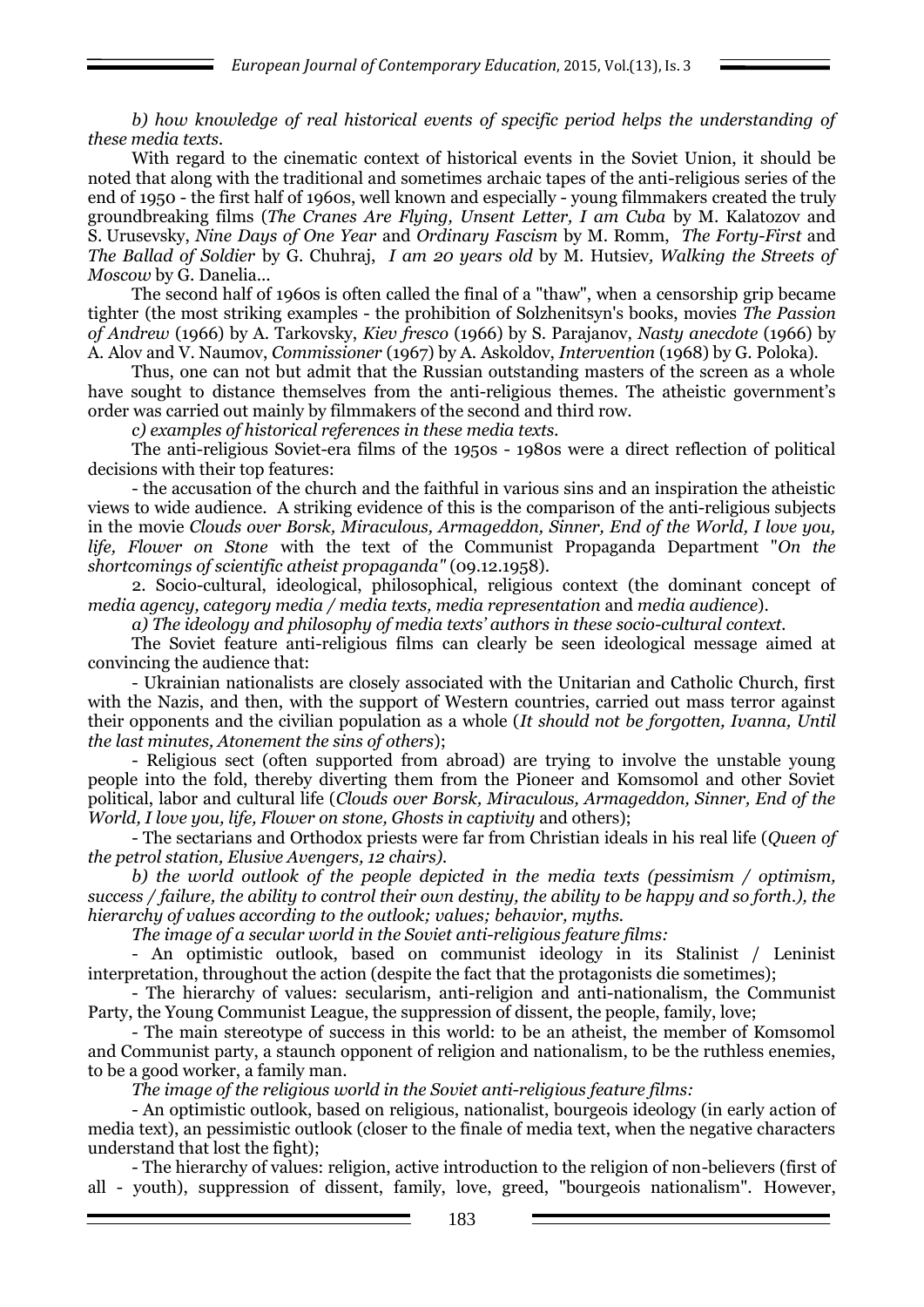sometimes the final one or the other character can be disappointed in religious values, or completely abandon them (*Ivanna, Confessions, I am looking for my destiny,* and others);

- The main stereotype of success in this world: to be a true believer, family man, a nationalist, to cooperate with the occupation forces, foreign organizations.

Meanwhile, the theme of the church during the occupation is not as straightforward as it appeared in the Soviet anti-religious orientation films. So, Patriarch Kirill explains the situation as follows: "For the Church, people - the most important. The political context is always important, but it is secondary to the salvation of the human person. And the Church is called to bear in all circumstances his ministry. After all, once we, too, criticized, including our overseas brethren: why do we continue our ministry in the Soviet era? How dare we serve, and pray, and preach in Stalin's time? It was necessary, they said, to quit, to go underground, open opposition. But the Church was making his ministry, criticized her for it, and still some who criticize. So, of course, they have been and will be people who criticize and criticize priests who committed during the occupation of his ministry. But the vast majority of them were patriots, people support, including the guerrilla movement"(Patriarch Kirill, 2009).

*3. The structure and narrative techniques in these media texts (the dominant concept of media / media texts category, media technologies, media language, media representations).*

Schematically, the structure of the plot, representation, ethics, especially genre modification, the iconography, the characters can be represented as follows:

a) the place and time of action of media texts: the USSR 1940s – 1980s (sometimes earlier periods of Russian history), foreign countries (like this and the earlier period), the province, most of the countryside;

b) typical for these media texts furnishings, household items: a modest furnishings living rooms of ordinary people, including the believers; luxury housing and consumer goods representatives of the highest ecclesiastical hierarchy; Catholic / Uniate Church; spacious premises of educational institutions and public buildings; dark, gloomy rooms (sheds, cellars) where the sectarians carry out their religious rites.

c) modification of the genre: mostly drama, melodrama, at least - a comedy;

d) (stereotypical) image pickup reality: positive (with respect to the positive character atheist or just temporarily succumbed to representatives of religious agitation "fledgling youth"); negative with respect to the negative characters (Uniate, sectarians, Orthodox priests); a negative image on the screen is often created by the black and white pattern - in the face of negative characters, taken in a special perspective distorts the proper proportions, falling gloomy dark stripes and spots, etc.

e) type the characters (character traits, clothing, physique, vocabulary, facial expressions, gestures, characters, the presence or absence of a stereotypical manner of representation of the characters in these media texts)

- the age of the character: 10-70 years;

- the level of education: primary, secondary (complete and incomplete), at least - higher education (complete or incomplete);

- social status, profession: varies and depends on their educational and professional status: the student, an artist, priest, housewife, etc.;

- marital status character: as a rule, the main character is young and has not had time to marry;

- appearance, clothes, physique character traits of his character, vocabulary. Positive characters: commitment, emotion, activity, loyalty, optimism, courage. Negative characters: hypocrisy, cunning, cruelty, purposefulness. Positive characters are dressed modestly (especially the villagers), and negative - is clearly richer; Athletic characters - both positive and negative varies widely and depends on the context of a particular film. Negative characters are usually shown unpleasant appearance, with false, hypocritical smiles and gestures, their florid vocabulary. However, at first they may even produce a positive impression, hiding under the guise of compassion and mercy. Cultists usually prefer black clothes. Positive characters are the opposite "code": for it is the stereotypical Soviet screen "correct" figure with a simple and clear vocabulary, slender physique, comely faces, open smile, emotional pathos, strictness in clothes.

The doubting characters (mostly - a Soviet schoolchildren, young people living in the province, in the village), are between the "plus" and "minus": they initially drawn to faith in the Lord, but then (under the influence of a truly positive characters) renounce it.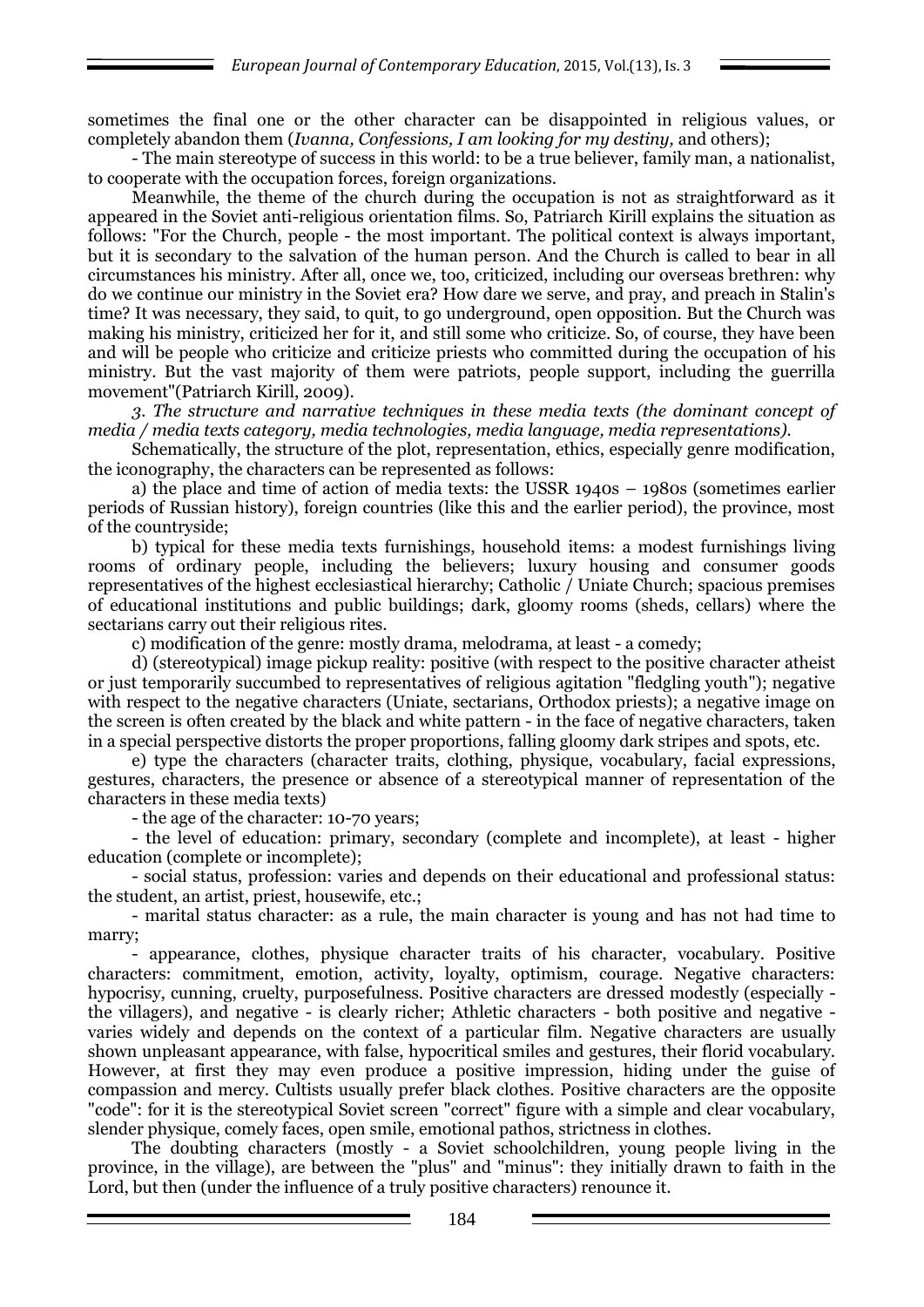The most indicative of such a scene is V. Ivchenko's film *Ivanna* (1959). Convinced of hypocrisy of the Uniate Church, because this Church collaborated with the Nazi occupation of Ukraine, the bishop's daughter Ivanna helps the Soviet POWs to escape from a concentration camp. Soon, however, the Nazis arrested her and sent for execution. And here, in front of the penalty, Ivanna finally renounced the faith...

By the way, *Ivanna* was one of the most grossing films of the Soviet "anti-religious series" (30.2 million viewers for first year of release). It is not surprising that Pope John XXIII in order to avoid the negative impact of the film on the believers put the anathema on the *Ivanna*. This accursed fatal responded to the fate of the performer as Ivanna - actress Inna Burduchenko (Kyrylyuk). In August 1960, carrying a dangerous double in the fire at the scene of the shooting of another anti-religious film *So no one liked* (director Anatoly Slesarenko), she received fatal burns and died... Two years later, legendary Sergei Paradjanov has finished this film (new name of this film is *Flower on Stone*).

f) a significant change in the lives of the characters of media texts:

- plot option number 1: a character involve others / friends, standing in the way of initiation to the faith (*Clouds over Borsk, Miraculous, Armageddon, Confessions, I love you, life, Ghosts in captivity);*

- plot option number 2 option: a character discovers the negative features of their "brothers and sisters in faith," or the church as a whole *(The Gadfly, Ivanna, Sinner, Flower on Stone, Confession, Atonement, the sins of others, I am looking for my destiny, Hop*);

j) the characters problem: the choice between religion and atheism;

i) the characters try to solve the problem: a way to solve the problem (with the help of positive characters - atheists) - thinking, analysis of the situation and the final abandonment of the faith.

Students (in the process of hermeneutical analysis) can consider that associative links exist between the screen and viewers' experience - in varying degrees. The emotional empathy with the characters and media texts" authors occurs first on the basis of an intuitive, subconscious perception of the dynamics of the audio-visual, spatial and temporal artistic image of the episode. Then comes the process of analysis and synthesis - identify the values of frames angles, plans, etc., and their synthesis, compound the ambiguity of interpretation. Students can analyze not only psychological and emotional, but also audio-visual, spatial and temporal content of the artistic image of media text. Students can go from more or less linear interpretation of the historicalpolitical, socio-cultural context of the narrative scheme, to the associative, polyphonic analysis.

#### **Conclusions**

This article realized the way for Hermeneutic Analysis of specific examples of Soviet antireligious audiovisual media texts: a study of the process of interpretation of these media texts, cultural and historical factors influencing the views of the media agency / authors. Our analysis showed that Russian representatives theological concept of media literacy education, noting systematizing and negative media influence, rejecting postmodern notions of self-worth, "pure" nature of art, isolated from the service of Christian religious and moral purposes and, as a consequence, become dependent on ethical relativism, pagan worldview, increasingly oriented not only to "protection from the media," but urged to ensure that the Church's mission has evolved and broadened, including in the information space in order to promote the idea of the unity of the highest aesthetic value with a nice moral and cognitive values of the Christian religion, the indivisibility of religious truth, beauty and true morality. Thus, today we can say that the theological media education in Russia, which had no opportunity to develop almost from the early 1920s until the mid-1980s, is now gaining strength and looking for a practical way to the real audience.

#### **References:**

1. Bazalgette, C. (1995). Key aspects of media education. Moscow: Association for Film Education, 51 p.